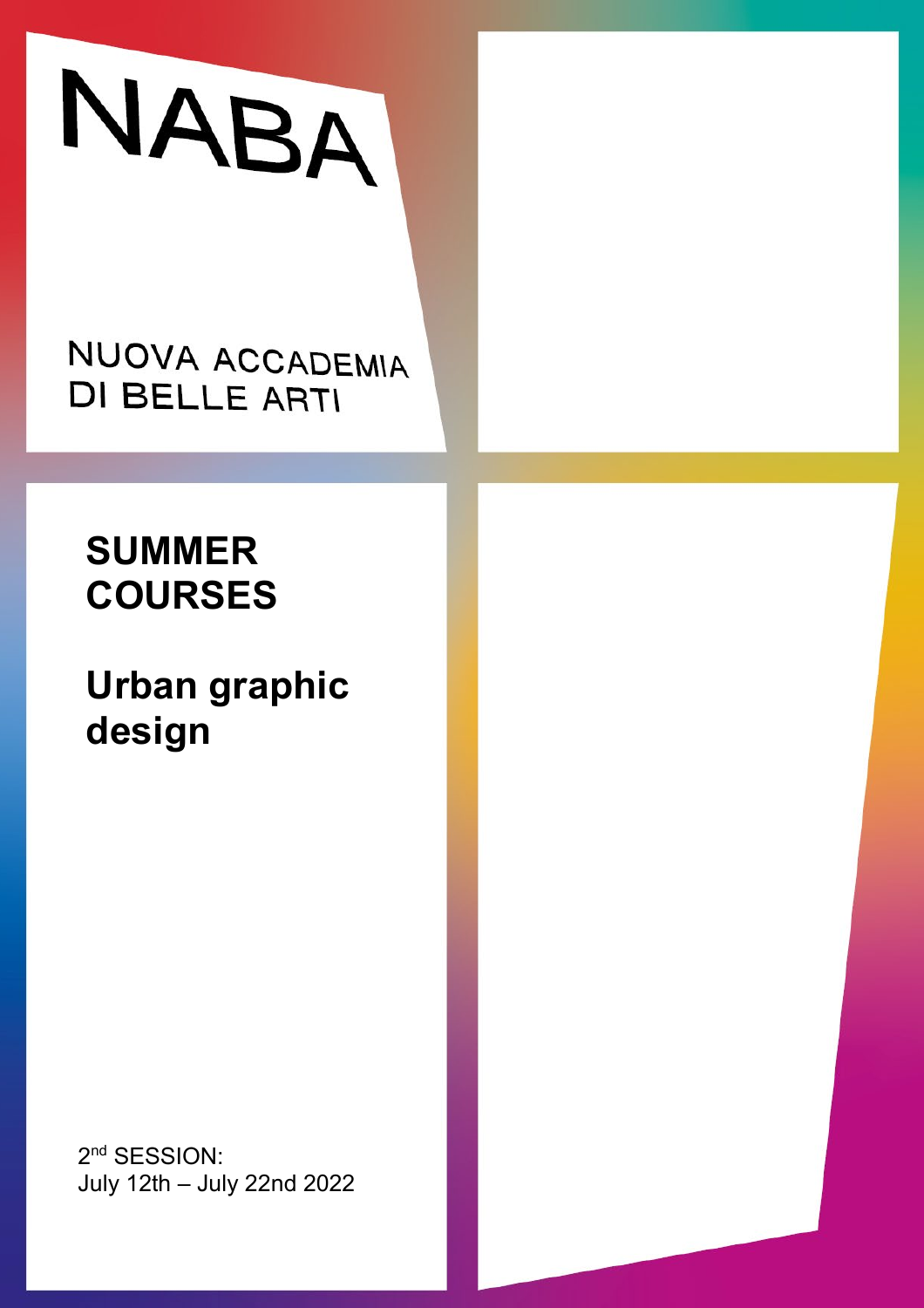

## **URBAN GRAPHIC DESIGN**

**School:** Nuova Accademia di Belle Arti **Address:** Via Ostiense 92, 00152 Roma, Italy **Phone:** +39.06.90251.309 **E-mail:** summer@naba.it **Course Structure:** 45 hours – 9 lesson days **ECTS**: 3 ECTS credits\*

\*ECTS credits only awarded to university students or participants who are completing or have completed a university or academic study path

#### **TITLE – AREA** Urban graphic design (intermediate level)

**COURSE TEACHER** Nicola Alicata

#### **COURSE DESCRIPTION**

This course aims to introduce participants to the topic of branding, focusing especially within the context of local brands and landmarks, such as regions and cities. Empowered by their communication approach, a must for every entity is to work on the definition of their image and perception, both from a commercial and from an institutional point of view. The target of territorial branding is to build brand experiences for tourism or institutions, in order to increase the capacity to reach new audiences, through a process of brand design and experience design: research, analysis of values, and defining a strategy. Relying on case-studies for inspiration, students will engage in workshops to learn how to emphasize features and how to build communication strategies suitable in many business contexts.

#### **COURSE OBJECTIVES**

The objective of the course is to create skills of analysis and visual synthesis by exploiting the context in which the branding lives, giving importance to the interaction with the consumer and the ability to be impactful and immediately understandable despite a complex context such as Rome.

#### **ADMISSION REQUIREMENTS**

This course is intended for students with some background in that specific subject area and for students attending or having completed one or two years of their university studies in Art and Design who are keen on building upon this through hands-on training experience.

#### **OUTPUT**

The student will be taken through a visual and creative process that will lead them to analyze and understand the importance of urban design, until they are able to build a communication platform that always takes into account the physical space in which it is applied.

#### **LIST OF MATERIALS AND TOOLS**

Pens, pencils, markers, sketchbook or tablet, camera, laptop with Adobe cloud installed.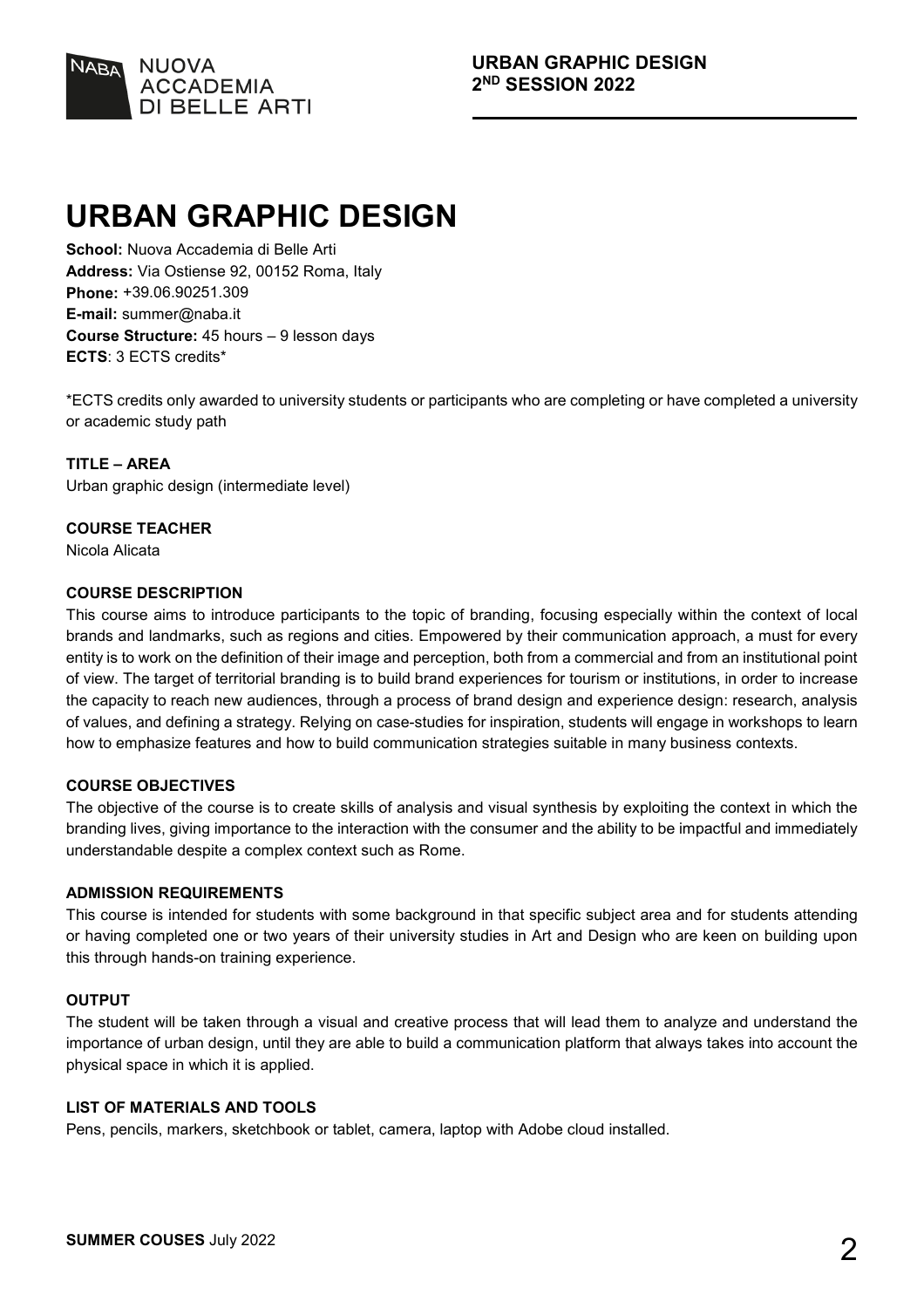

#### **ATTENDANCE POLICY**

Class attendance is required for successful completion of the course. Attendance will be taken every class period. Students should attend every lesson, and try to be in class at least 10 minutes before the beginning of class. On the last day of classes, instructors will issue a **Certificate of successful attendance only to all students who completed at least 80% of the course.**

#### **COURSE POLICY**

The Faculty of NABA takes Academic integrity seriously. Instances of academic dishonesty such as plagiarism won't be tolerated.

Mobile phones will be kept switched off all the time during class. Use of laptop during classes for personal purposes is forbidden.

#### **TEACHING METHODS**

Theoretical + Pratical lessons and workshops.

#### **TEACHER'S SHORT BIO**

Nicola Alicata is a designer based in Rome, born in 1981.

After studying communication between Rome and the United States and graduating in Design and Communication, he worked for several years in various communication and branding agencies (Saatchi & Saatchi, Brand Portal, Leo Burnett) specializing in branding, and then opened in 2015 his own communication studio NOAO, together with Cecilia Bandiera.

At the core of all his projects the most important aspect is the research that is then transformed into synthetic communication where the concept is the most immediate and understandable aspect.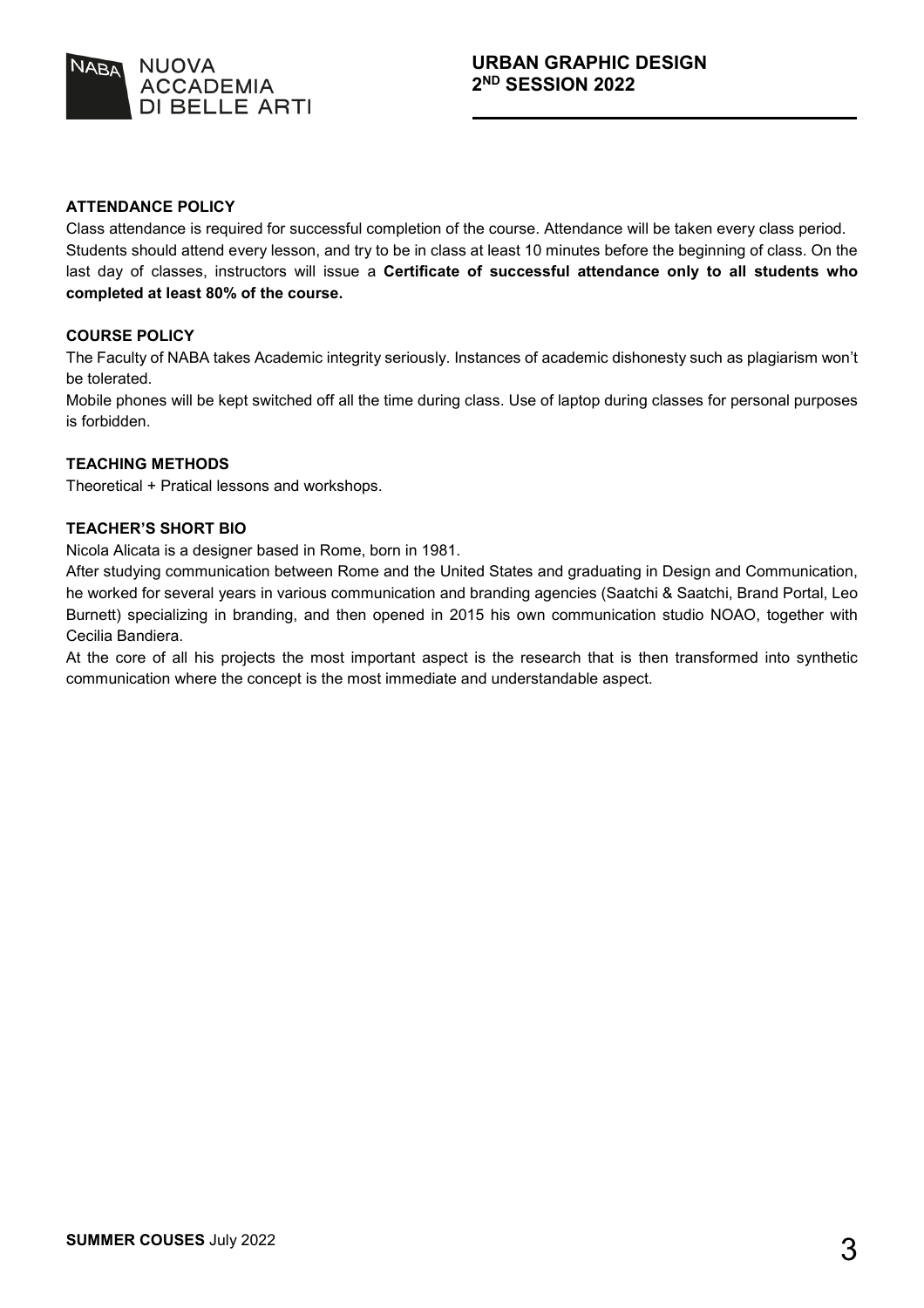

## **Grading**

Total number of ECTS assigned for the successful completion of the course: **3 ECTS**

| <b>Grading Weights</b>                    | <b>Grading Scale</b> |                       |
|-------------------------------------------|----------------------|-----------------------|
|                                           |                      |                       |
| Attendance                                | 30%                  | Excellent = $90-100$  |
| <b>Participation and Creative Process</b> | 40 %                 | $Good = 80-89$        |
| 3. Final work / Final presentation        | 30%                  | Average = $70-79$     |
|                                           |                      | Below Average = 60-69 |
| <b>TOTAL</b>                              | 100 %                | Poor = $59$ or below  |
|                                           |                      |                       |

|                                                                            | <b>Excellent</b><br>90 - 100%                                                                     | Good<br>$80 - 89%$                                                                                | Average<br>$70 - 79%$                                                               | <b>Below Average</b><br>$60 - 69%$                                                                  | <b>Poor Below</b><br>60%                                                         |
|----------------------------------------------------------------------------|---------------------------------------------------------------------------------------------------|---------------------------------------------------------------------------------------------------|-------------------------------------------------------------------------------------|-----------------------------------------------------------------------------------------------------|----------------------------------------------------------------------------------|
| <b>Attendance</b><br>(30%)                                                 | On time, perfect<br>attendance                                                                    | Seldom late:<br>attended<br>between 95%<br>and 90 % of the<br>course                              | Occasionally<br>late: attended<br>between 90 %<br>and 85 % of the<br>course         | Occasionally<br>late: attended<br>between 85%<br>and 80% of the<br>course                           | Frequently late,<br>attended less<br>than 80% of the<br>course: FAILED           |
| Participation<br>and Creative<br>Process $(40 %)$                          | Demonstrates<br>strong<br>understanding<br>of the topic &<br>thorough,<br>creative<br>research    | Shows good<br>grasp of the<br>topic & good<br>research                                            | Exhibits average<br>comprehension<br>of the topic &<br>average<br>research          | Shows some<br>awareness of<br>the topic &<br>below average<br>awareness of<br>research              | Has shallow<br>insight into the<br>topic & poor<br>grasp of<br>research          |
| Original<br><b>Project (Final</b><br>work/ Final<br>presentation)<br>(30%) | <b>Exhibits</b><br>exceptional<br>analysis of<br>concepts &<br>production of<br>original proposal | <b>Exhibits</b><br>exceptional<br>analysis of<br>concepts &<br>production of<br>original proposal | Exhibits average<br>analysis of<br>concepts &<br>production of<br>original proposal | <b>Exhibits below</b><br>average<br>analysis of<br>concepts &<br>production of<br>original proposal | Exhibits poor<br>analysis of<br>concepts &<br>production of<br>original proposal |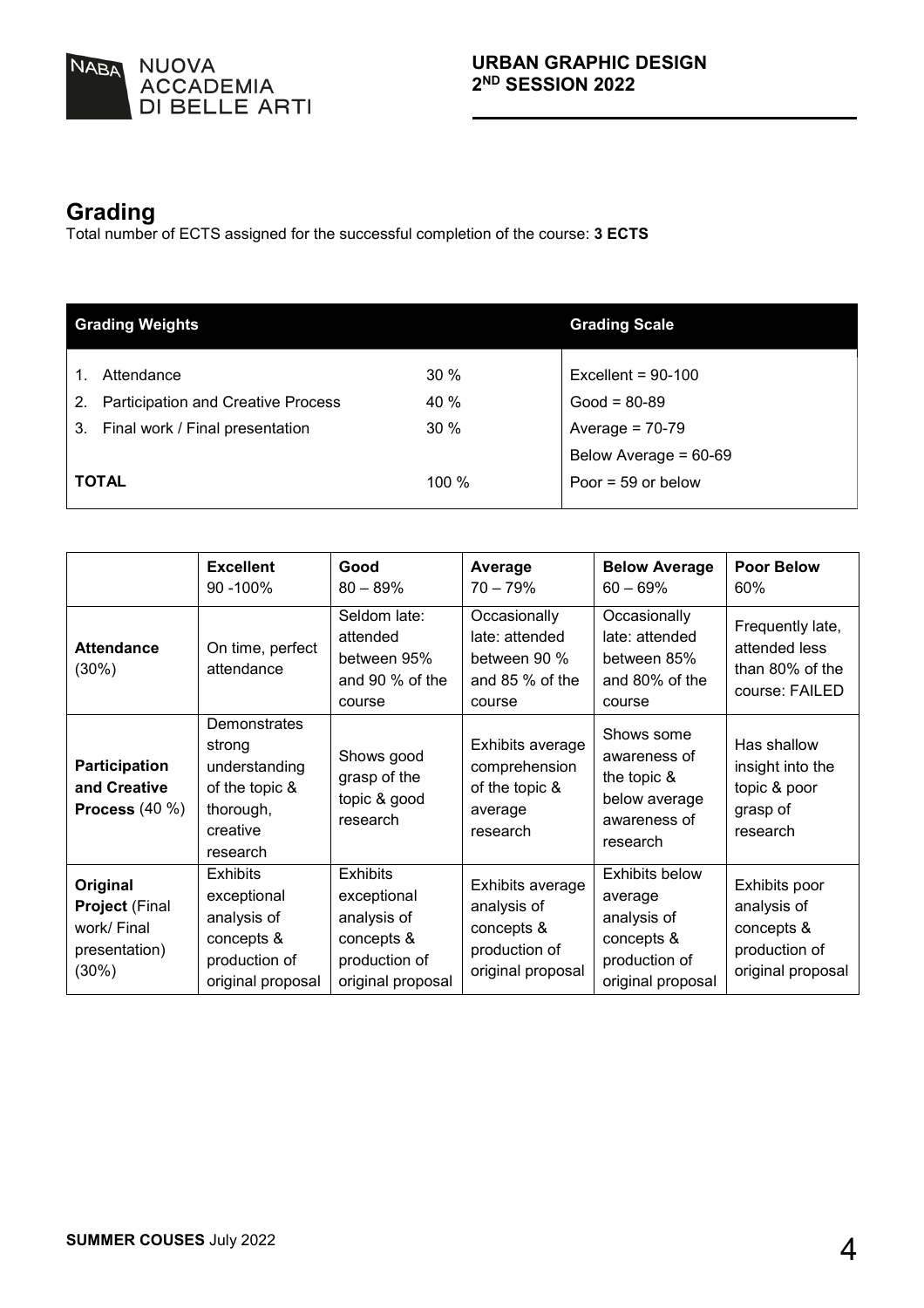

### **Course Schedule\***

#### **1ST WEEK**

| <b>Day</b> | <b>Time</b> | <b>Professor</b> | h | Lesson-subject                                          |
|------------|-------------|------------------|---|---------------------------------------------------------|
| Day 1      |             |                  |   | <b>Welcome and Registration</b><br>Course introduction. |
| Tuesday    |             | Nicola Alicata   |   |                                                         |
|            |             |                  |   | Theory lesson + case studies                            |
|            |             |                  |   |                                                         |
|            |             |                  |   |                                                         |
| Day 2      |             | Nicola Alicata   |   | Tour (onsite research and analysis)                     |
| Wednesday  |             |                  |   |                                                         |
|            |             |                  |   |                                                         |
|            |             |                  |   |                                                         |
| Day 3      |             | Nicola Alicata   |   | Tour (onsite research and analysis)                     |
| Thursday   |             |                  |   |                                                         |
|            |             |                  |   |                                                         |
|            |             |                  |   |                                                         |
| Day 4      |             |                  |   | Workshop                                                |
| Friday     |             | Nicola Alicata   |   |                                                         |
|            |             |                  |   |                                                         |